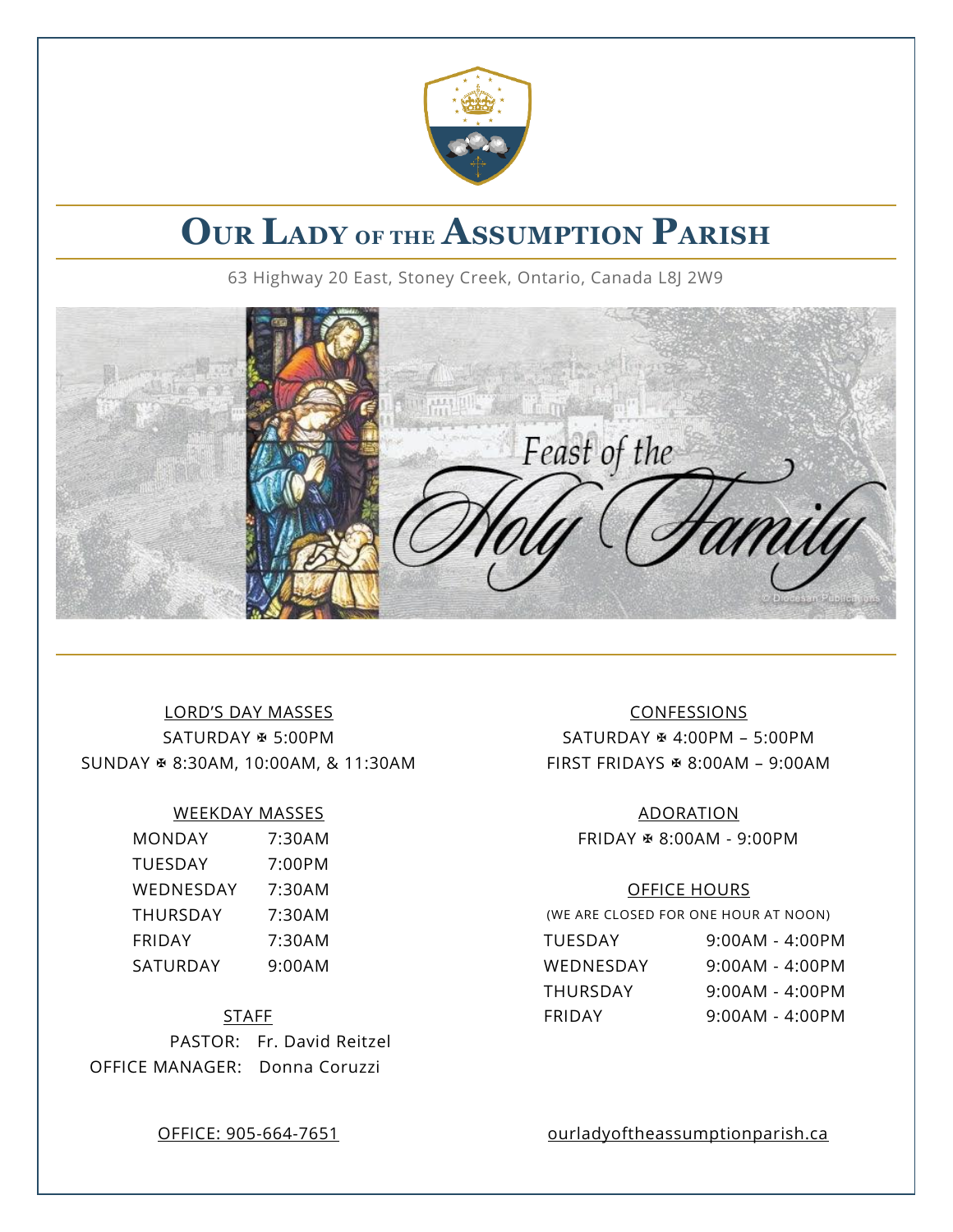

# MASS INTENTIONS

*December27th– January 2nd, 2022*

#### MONDAY- No Mass

TUESDAY - 7:00pm – Soul of Livey Lim

WEDNESDAY-7:30am -Milan and his associates

# THURSDAY-

7:30am- Special Intention for the Healing for our Granddaughter

# FRIDAY- New Year's Eve

5:00pm-Deceased Members of the Lresina and Cule Families

# SATURDAY-New Year's Day

11:00am -In Thanksgiving to Our Lord for graces received and intentions of our Lady of Fatima

# SUNDAY-EPIPHANY OF THE LORD

8:30am -Lagrimas and Omeniano Gonzales 10:00am- The Parishioners of Assumption Parish 11:30am -Filomena Spaguolo



### **~ CWL Membership Dues~**

Ladies, your 2022 CWL membership dues (\$25.00) can now be submitted. Please use the last envelope in your current Sunday Offering Envelopes and drop it

off at the church along with your regular Sunday offering envelope. New members are always encouraged and welcome!



The 2022 Donation Envelopes are available for those who currently use them and are to be picked up in the corridor leading to the parish hall. If you have recently requested envelopes and your envelopes are not at this location please call the parish Office.

When picking up your new 2022 Offering Envelopes please do not use them until January 1, 2022. When using them for the first month please put your name and full address with telephone number on the envelope, that way we can ensure that your donation will be applied correctly. For those who do not currently use envelopes and wish to begin doing so, you can fill our a Parish Registration Form requesting them or you may call the Parish Office.



#### **YEAR OF AMORIS LAETITIA FAMILY - HAMILTON DIOCESAN SPEAKER SERIES**

The kick off to the Diocesan speaker series, meant to celebrate the year, will be in January, with a special three part presentation by Bishop Lobsinger, with input from the Pastoral Offices staff. The evening sessions will be held from 7-8:30 p.m. on Jan. 12th, 19th and 26th, and will unpack